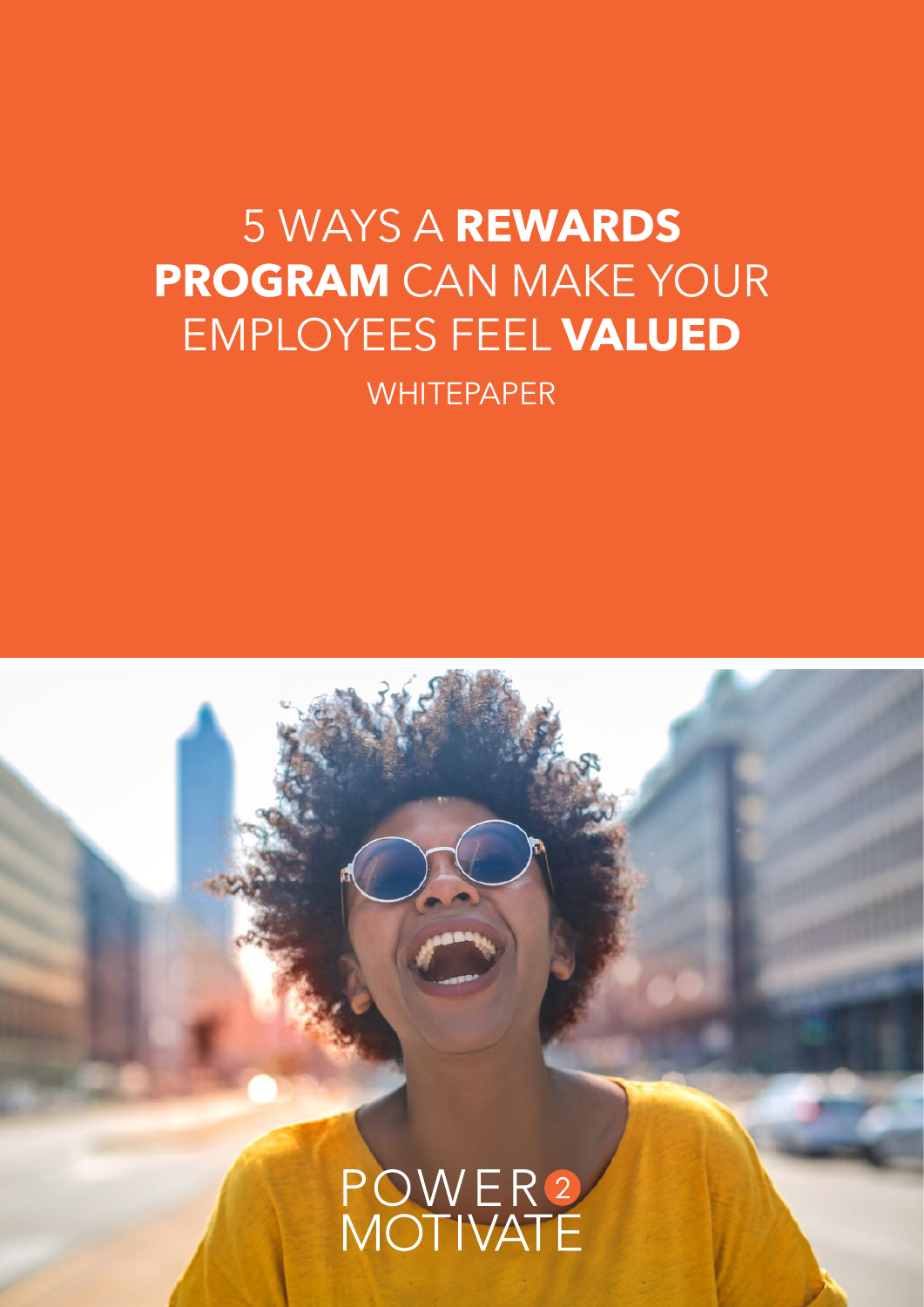

Understanding what value is defined as for employees can help you develop and deploy reward and recognition programs that will enhance employee appreciation in a tangible way, and increase their sense of being valued.

Making employees feel valued is an important factor in creating the type of company culture you want to have in your organisation. Understanding what value is defined as for employees can help you develop and deploy reward and recognition programs that will enhance employee appreciation in a tangible way and increase their sense of being valued.

One of the easiest ways to design a rewards program is to keep it simple. Instead of having a vast range of different systems, rewards and parameters, settle on a basic system centered around points, then expand on it by adding multiple tiers and redemption options. Finally, implement gamification to keep employees engaged and excited about your rewards and motivated to compete against each other and themselves to achieve more and better things.

**"One of the easiest ways to design a rewards program is to keep it simple."**

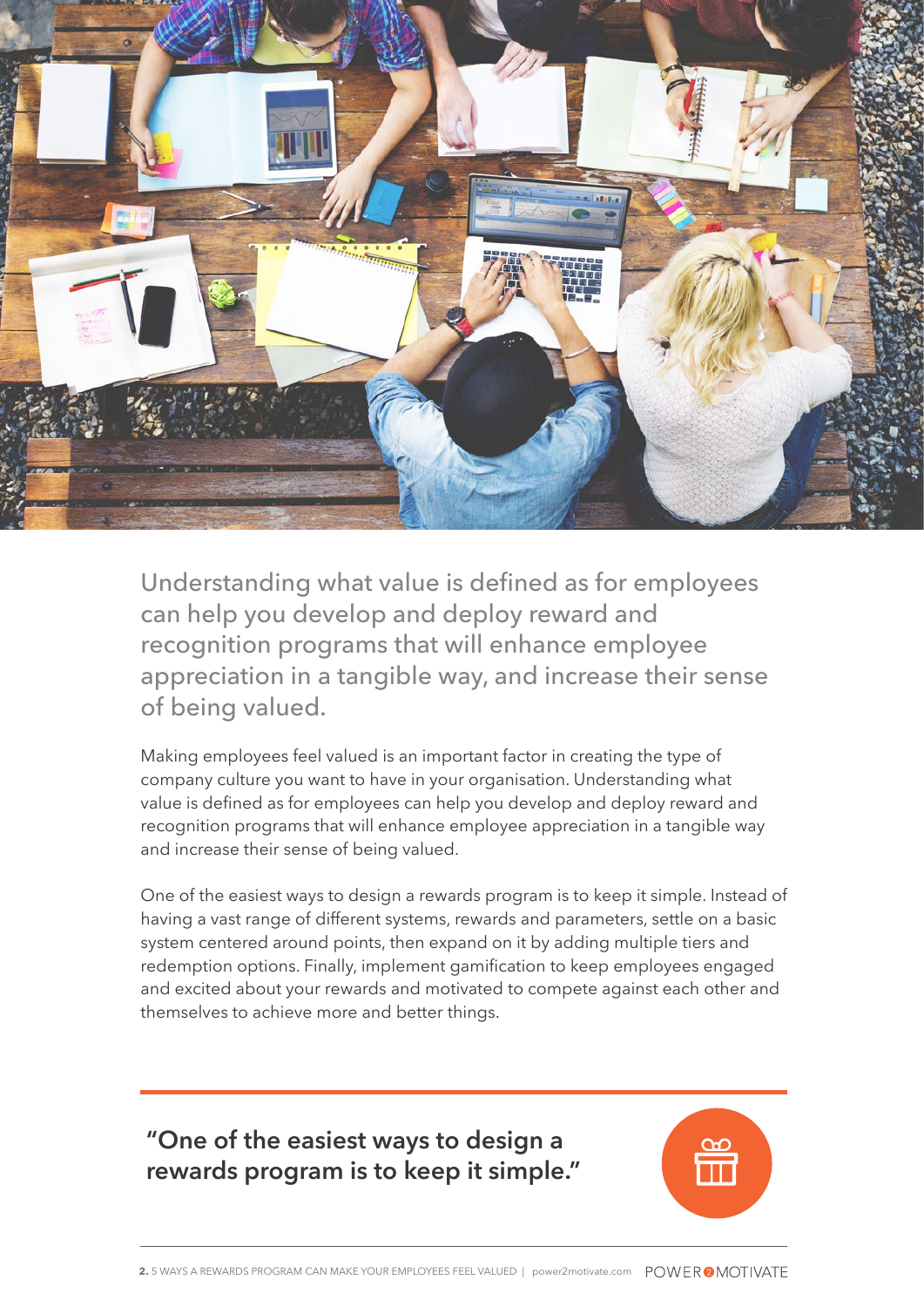

#### SALES INCENTIVE PROGRAMS RECOGNISE THE VALUE OF EMPLOYEE SALES PERFORMANCE

You can make your sales department employees feel valued and respected when you recognise their achievements on the floor or in the field. Tie different rewards tiers to different actions, rather than making everything cutthroat and competitive over raw sales numbers. Instead, have lower tiers that can issue rewards for things like booking meetings, mid-range tiers for those fielding incoming sales calls and high levels with additional rewards for more difficult tasks like making sales off of cold calls, or turning an adversarial consumer into a customer.

This can prevent resentment if you have a few high performers who always "win everything:" They can be recognised and rewarded for their efforts, but less prolific sales employees can still feel incentivised and motivated to do their best. By encouraging your employees to focus on their own goals and not get caught up in over-competitiveness, you can maximise productivity and reduce in-office drama.

A scalable, points-based sales incentive program can be customised to meet your organisation's needs, and presented with built-in leaderboards and gamification to keep employees engaged. Points can be redeemed through a lavish rewards gallery that delivers value and encourages employees to set their own sales goals and rewards targets, helping them compete against their own record to earn points instead of against another employee.

**"P2M's sales incentive & reward points program is web-based, provides complete reporting, and is available in 17 different languages"**.

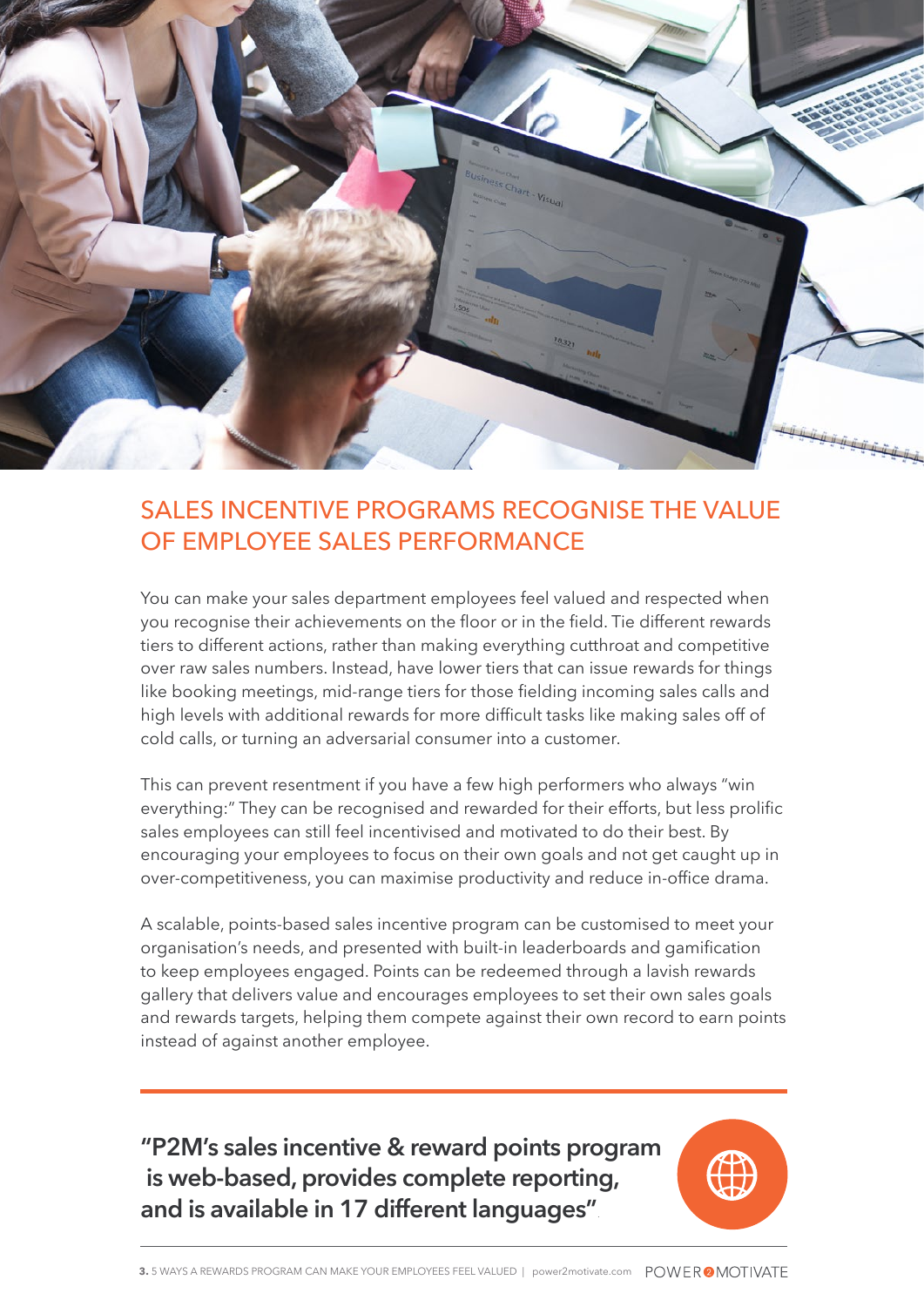

# TRAVEL INCENTIVES AND REWARDS PROGRAMS RECOGNISE THE VALUE OF EMPLOYEE TIME

Travel is one of the best types of employee rewards/incentives, as it appeals to them emotionally and gives them something that is of significant value to them - time away from the office, doing something just for them. Travel can be viewed as even better than cash, and you can organise your rewards program to include travel as a redemption option for points earned or as a stand-alone incentive program that offers travel as the only reward.

You can make travel earnable through the points system, or plan travel incentives for an entire employee team as a reward for finishing a large project or meeting year-end goals. Make sure you think about any employees who have a disability when planning a group trip, and consider how allowing or disallowing a plus-one can affect familial relationships. Have a plan for an alternate reward of equal value if an employee cannot attend.

**P2M's travel incentives can be applied either as individual rewards or administrated as group rewards with a paid trip for a group or team of employees (or even a whole department).**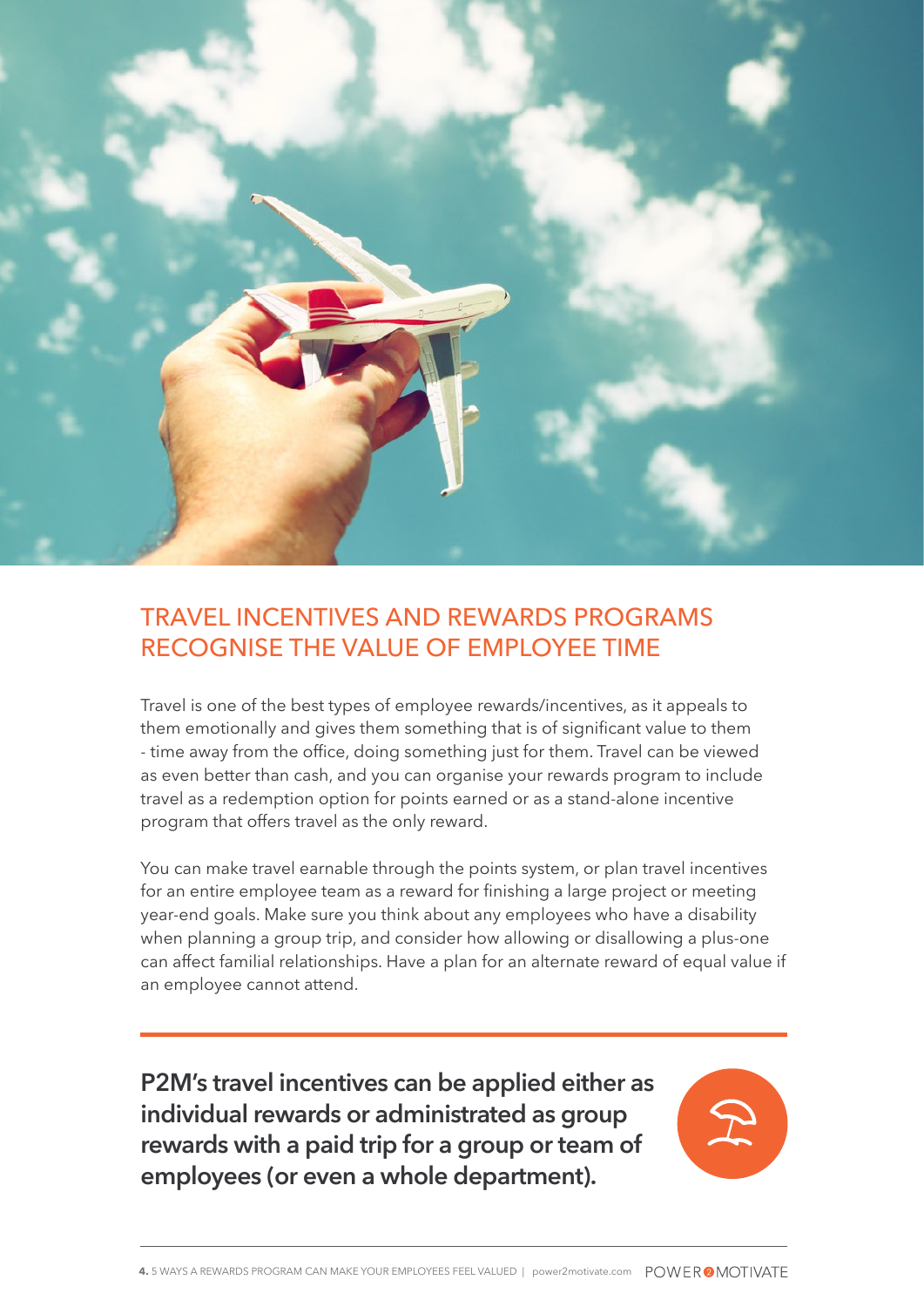# EMPLOYEE REWARDS AND RECOGNITION PROGRAMS RECOGNISE THE VALUE OF POSITIVE COMPANY **CULTURE**

There are two ways you can reward employees for going above and beyond. You can employ top-down recognition as when manager gives rewards for certain behaviours, using a transparent system that removes any worries over favoritism or nepotism. Alternatively, you can set up a peer-to-peer recognition system that encourages employees to reward each other for positive behaviours.

Make sure that either system allows for rewards to be gained as immediately as possible, so the connection between the behaviors and the reward and recognition stay connected in your employees' minds. You can also make this individualised and team-based, by handling individual recognition managerially and encouraging rewards for the team to originate and accumulate at employee level.

**P2M allows you to customise and structure your employee rewards and recognition program to deliver the best possible results and boost your company culture.**

# YEARS OF SERVICE AWARDS PROGRAMS RECOGNISE THE VALUE OF EMPLOYEE LOYALTY

Rewards for years spent at a company should be accompanied with a reward that is of real value to the employee. A significant gift of points or a nice travel reward can make your employee feel that their service has truly been recognised and valued.

Since most employees don't stay with the same company for decades anymore, consider making every five-year mark - or even an annual recognition - of the employee's work "anniversary" a way to appreciate employees who stay with your organisation. Don't forget to include social recognition as well.

**P2M offers several ways to provide years of service awards to valued employees and recognise them for their efforts and company loyalty.**